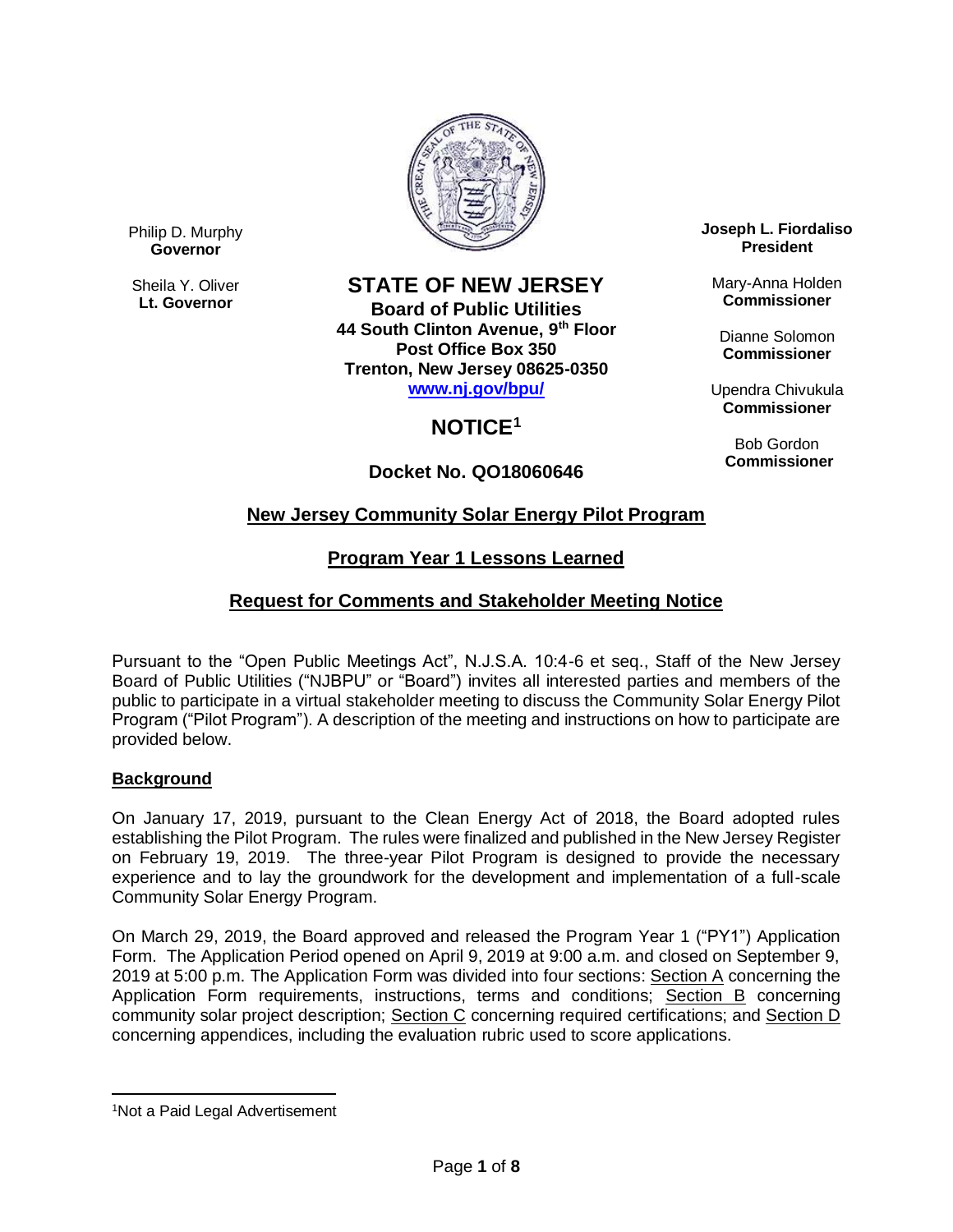The Board received 252 applications by the deadline, representing almost 652 MWdc. Of these applications:

- 232 applications were for low- and moderate-income ("LMI") projects (defined at N.J.A.C. 14:8-9.8(b) as projects committing at least 51% of project capacity to low- and moderateincome subscribers);
- 112 applications were sited on rooftops;
- 54 applications were sited on landfills, brownfields, areas of historic fill, or parking canopies; and
- 75 applications were for projects sited in part or in whole on farmland.

On December 20, 2019, the Board granted conditional approval to 45 community solar projects. All approved projects are LMI projects; 30 projects are sited on rooftops, 9 are sited on landfills, 6 projects are sited in part or in whole on parking canopies, brownfields, and a former sand and gravel site.

### **Stakeholder Engagement**

Continuing the dialogue with stakeholders on solar topics is important for Board staff. Due to public health and safety concerns, this meeting will be conducted via a webinar on:

**Date:** Monday, July 27, 2020

**Time:** 10:00 a.m. – 3:00 p.m.

The meeting will open with a brief presentation by Board Staff summarizing "lessons learned" from PY1 of the Pilot Program. The meeting will then be opened to comments from members of the public on each of the four main topics described in the Request for Comments below. A lunch break will be included. The preliminary schedule is as follows:

10:00 a.m. – 12:00pm

- Opening remarks and staff presentation
- Stakeholder comments: Topic 1 Equity and the Inclusion of Low- and Moderate-Income **Households**

12:00 p.m. – 1:00p.m.

• Lunch Break

1:00 p.m. – 3:00p.m.

 Stakeholder comments: Topics 2, 3, and 4 – Program Years 1 and 2 Applications, Forms, and Process

To ensure available space and the security of the process, please register for the meeting no later than **12:00 p.m. (noon) on Friday, July 24, 2020** via the following link. If you wish to speak, please identify yourself as a speaker when registering, and indicate which topic(s) you intend to speak on. Speakers that register will be called first.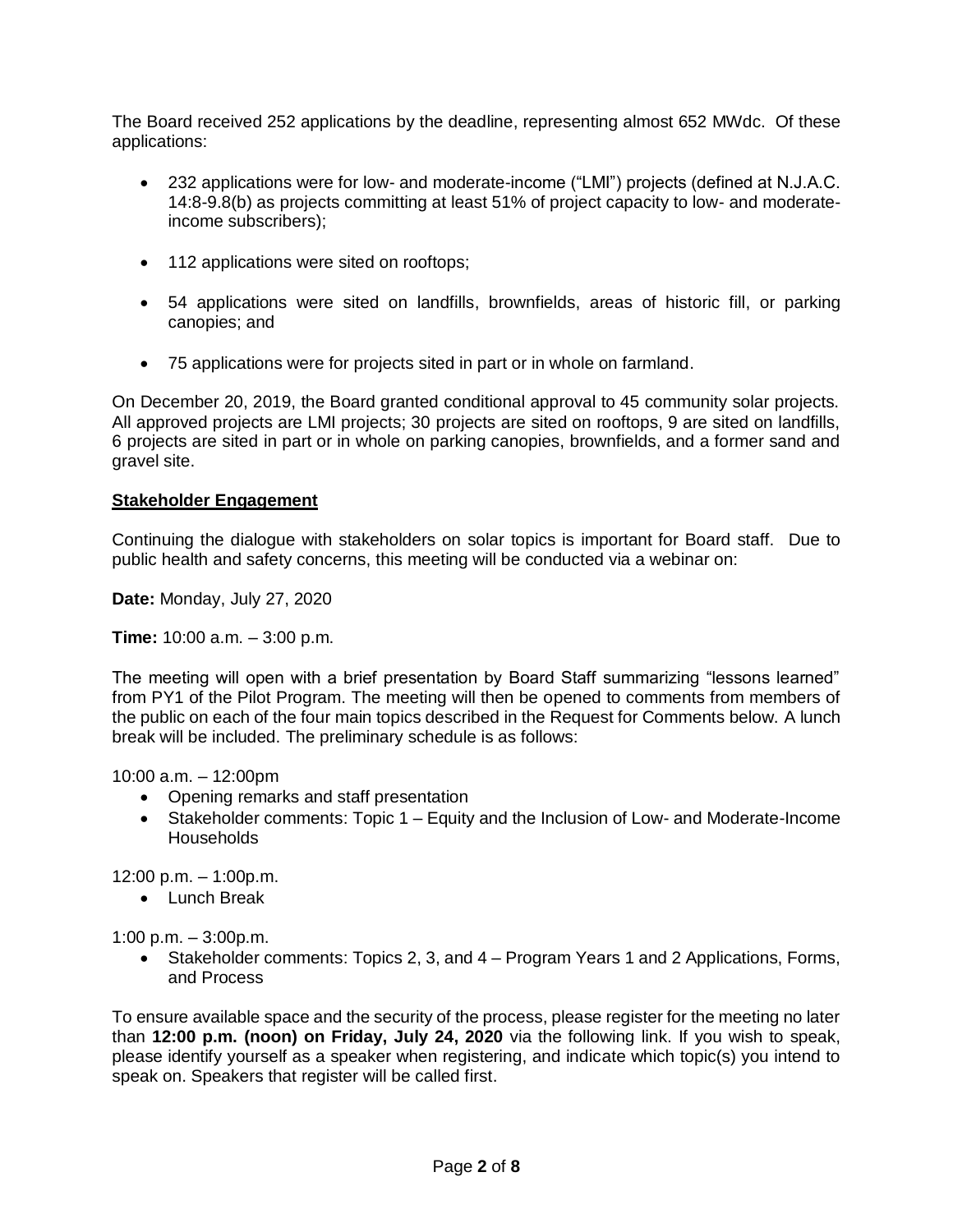Registration link: <https://attendee.gotowebinar.com/register/7422139302080834316>.

After registering, you will receive a confirmation email containing information about joining the webinar and checking your system requirements. We encourage all webinar attendees to check their systems in advance of the meeting to ensure a smooth connection on the day of the meeting.

### **Request for Comments**

*The Board is seeking stakeholder feedback to build upon the solicitation and implementation of the Community Solar Energy Pilot Program, Program Year 1. For all questions below, the Board welcomes both feedback on what went well in Program Year 1, and recommendations for potential improvements in Program Years 2 and 3.*

Members of the public may file written comments with the Secretary of the Board via email in PDF or Word format to [board.secretary@bpu.nj.gov.](mailto:board.secretary@bpu.nj.gov) Please use the subject line "Community Solar PY1 Comments" when submitting. Commenters may also electronically file comments through the Board's External Access Portal after obtaining a MyNewJersey Portal ID. Once you establish a MyNewJersey account, you will need an authorization code, which you can request by emailing NJBPU's IT Helpdesk at **ITHELPDESK@bpu.nj.gov.** More detailed instructions for e-Filing can be found [here.](https://www.nj.gov/bpu/agenda/efiling/) Please note that these comments may be considered "public documents" for purposes of the State's Open Public Records Act. Stakeholders may identify information that they wish to keep confidential by submitting them in accordance with the confidentiality procedures set forth in [N.J.A.C. 14:1-12.3.](https://www.njcleanenergy.com/files/file/OPRA%20Rules.pdf)

All written comments must be received **on or before 10:00 a.m. on Monday, August 10, 2020.**

#### **The questions below include references to the PY1 Application Form, which can be found [here,](https://njcleanenergy.com/files/file/CommunitySolar/8E%20-%20Community%20Solar%20Energy%20Pilot%20Program%20Application%20Form_fillable.pdf) and to the Pilot Program rules, which can be found [here.](https://njcleanenergy.com/files/file/R_2019%20d_021%20(51%20N_J_R_%20232(a)).pdf)**

#### **Please direct all questions to [communitysolar@njcleanenergy.com](mailto:communitysolar@njcleanenergy.com)**.

Staff looks forward to receiving and reviewing stakeholder comments.

#### **Topic 1: Equity and the Inclusion of Low- and Moderate-Income Households**

*The Board endeavors to ensure that all residents of New Jersey, regardless of household type, structure, or personal finance, can participate in and benefit from the state's clean energy resources. To that end, the Pilot Program rules mandate that at least 40% of the Pilot Program annual capacity be reserved for LMI projects. By definition, developers with LMI projects commit at least 51% of project capacity to low- and moderate-income subscribers. Staff seeks recommendations on how to facilitate this inclusion and reduce barriers to entry.*

Question 1: How can the Board ease the process by which developers validate LMI status when enrolling subscribers?

a) Should the Board consider amending the current rules regarding LMI subscriber verification, as defined at N.J.A.C. 14:8-9.8? If yes, how? For reference, please see Appendix 1 for selected excerpts of the relevant section of the rules.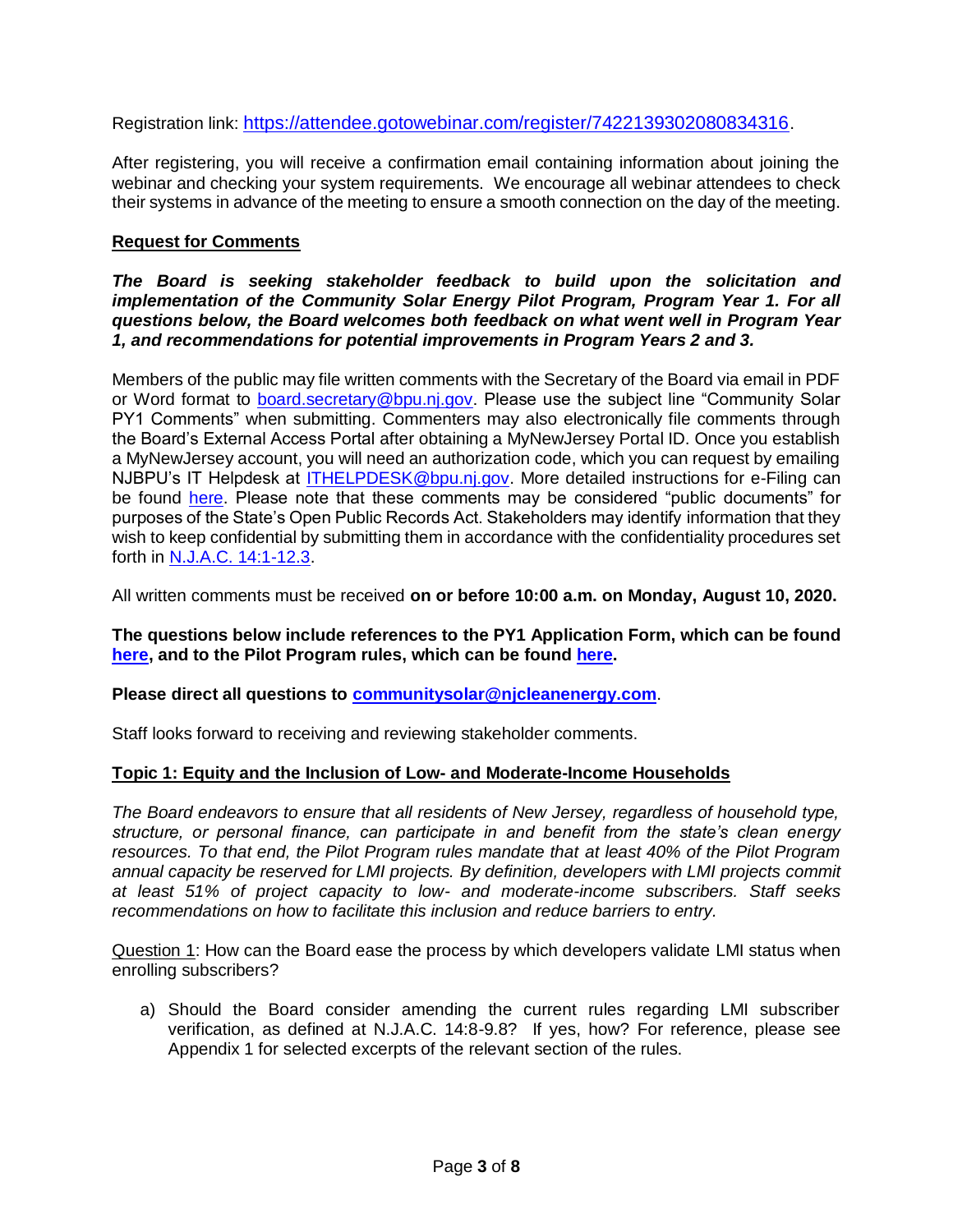- b) Please include a discussion of the following verification metrics, with examples from other states where applicable:
	- a. LMI income affidavit;
	- b. verification by census tract; and
	- c. other means of encouraging and supporting LMI community solar participation.

Question 2: Current rules mandate that developers use the "opt-in" model for subscriber enrollment, in which a subscriber must affirm a community solar subscription with a wet or electronic signature. This is distinguished from the "opt-out" model, in which a subscriber is enrolled without affirmative consent, and given the option to unsubscribe (i.e., opt out) from the community solar subscription.

Based on experience with Program Year 1, as well as the successes or failures in other states, please provide feedback on the efficacy of the "opt-in" model, or, in the alternative, on the benefits and risks of the "opt-out" model for subscriber enrollment. In particular, please discuss:

*Opt-in Model:*

- a) From your perspective as a developer, subscriber, community organization, third-party entity, etc., please describe your experience using the "opt-in" model in Program Year 1. What challenges did you encounter? What, if anything, would you change about the process? Please specifically identify whether you are working on a community solar project approved in Program Year 1.
- b) Are there examples of other states that have been particularly successful or unsuccessful using an "opt-in" model for community solar? What has made them successful or unsuccessful?

#### *Opt-out Model:*

- c) What would be the advantages and risks of implementing opt-out for community solar? Is an opt-out model the best approach to facilitating low- and moderate-income subscriber enrollment?
- d) What consumer protection measures would need to be established in order to implement an opt-out mechanism for community solar?
- e) In what ways could an opt-out model of community solar subscriber enrollment be similar to, and different from, the model currently implemented under Government Energy Aggregation in New Jersey?
- f) Are there examples of other states successfully using an "opt-out" model for community solar? If so, what makes them successful?

Question 3: How can the Board leverage existing programs (e.g. Comfort Partners, USF, etc.) to facilitate enrollment of LMI customers in community solar?

Question 4: How can the Board leverage, or partner with, community organizations or others to facilitate equitable inclusion of community solar subscribers, including education, marketing, and enrollment?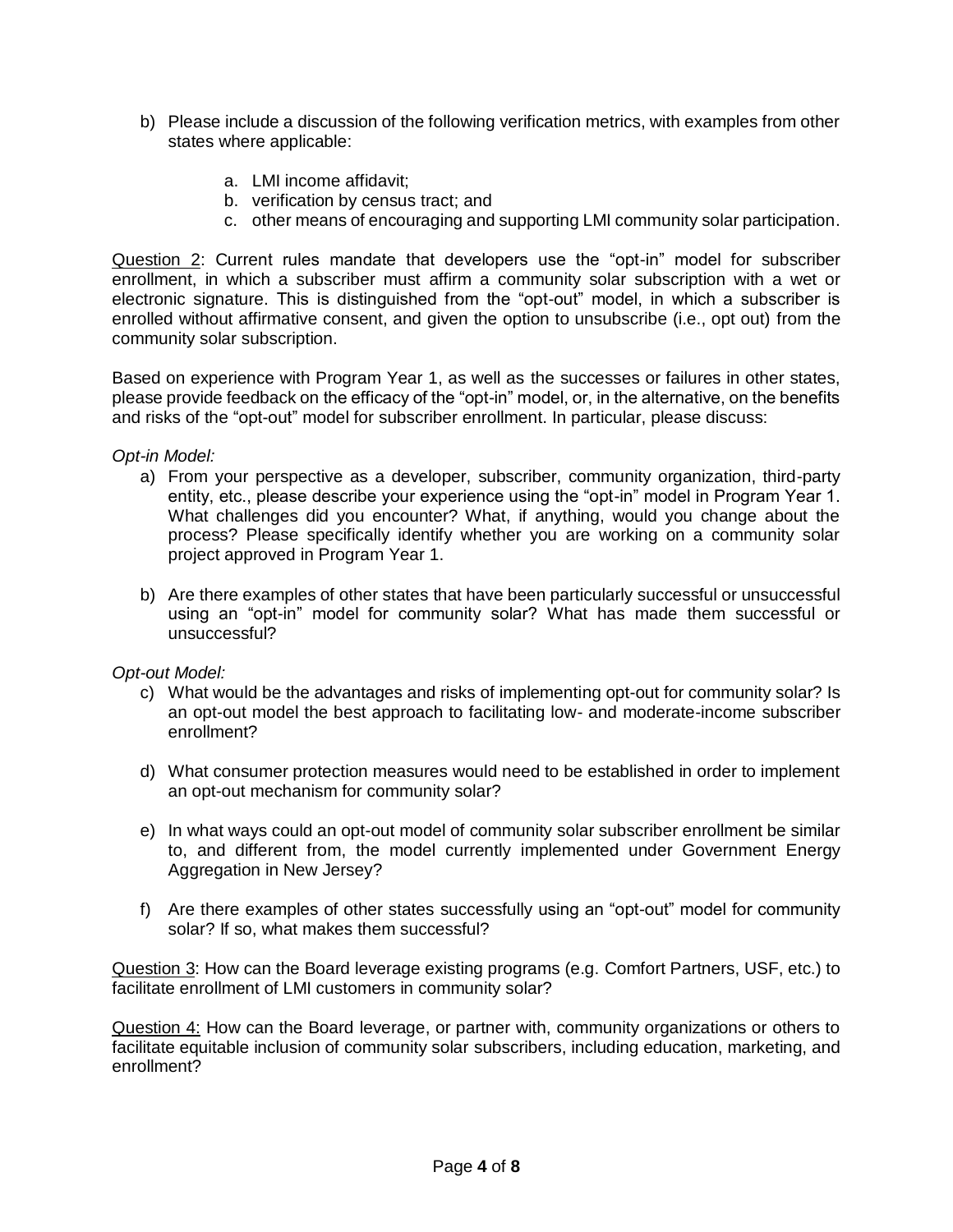Question 5: What are the challenges specific to ensuring that low- and moderate-income households in master-meter buildings can become community solar subscribers?

- a) How common are these type of master metered apartments?
- b) Please describe the feasibility of reforming rates to ensure customers in master metered buildings receive community solar credits equivalent to those of single-family households.
- c) Please address any unintended consequences of this type of rate reform?
- d) What measures should the Board consider to alleviate these challenges?

Question 6: What additional suggestions do you have to facilitate inclusion of LMI households?

#### **Topic 2: Program Year 1 Application Form and Application Process**

*For reference, please refer to the [PY1 Application Form](https://www.njcleanenergy.com/files/file/CommunitySolar/8E%20-%20Community%20Solar%20Energy%20Pilot%20Program%20Application%20Form_fillable.pdf) when responding to questions in Topic 2 specific to the application process.*

Question 7: Please provide feedback on the process of submitting an Application. In particular, please discuss:

- a) Length of the application period: should the PY2 application period be longer, shorter, or equal to the 5-month application period in PY1?
- b) Should the Board implement a process for submitting an application via an online application form? If it is not possible to establish an online application process, how can the Board improve the process for submitting a hard copy application?

Question 8: Please provide feedback on Section A of the PY1 Application Form (Application Form requirements, instructions, terms and conditions). Were the instructions sufficiently clear?

Question 9: Please provide feedback on Section B of the PY1 Application Form (community solar project description). In particular, please discuss:

- a) Were certain questions unclear?
- b) Should certain questions in the PY1 Application Form be omitted from the PY2 Application Form? Why would you recommend excluding them?
- c) Should certain questions that were not asked in the PY1 Application Form be included in the PY2 Application Form? What would you recommend, and why?

Question 10: Please provide feedback on Section D of the PY1 Application Form (certifications).

Question 11: Please provide feedback on Appendix A: Product Offering Questionnaire from the PY1 Application Form.

a) Did this questionnaire accurately reflect the diversity of possible community solar product offerings?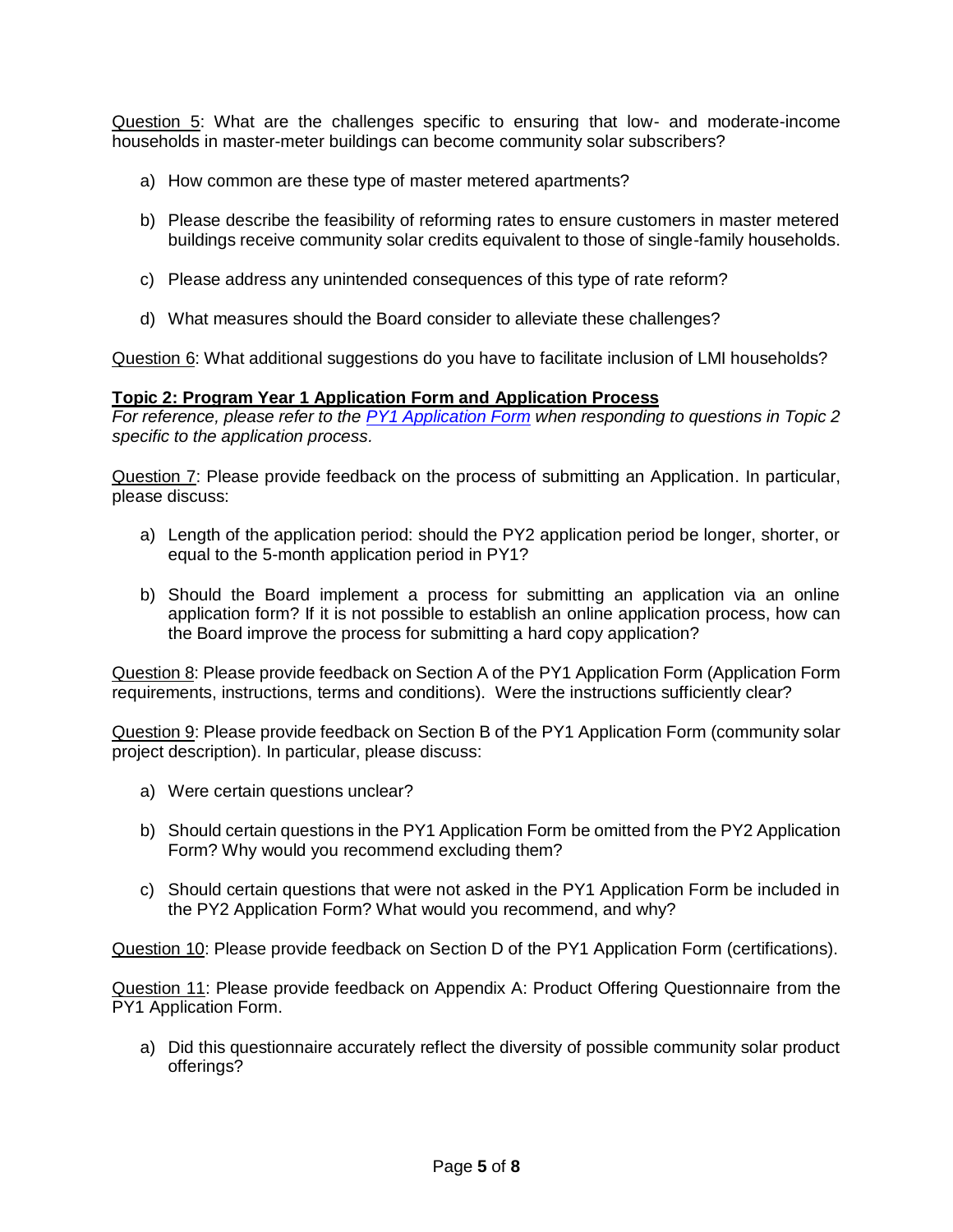b) Should any changes be made to this questionnaire?

Question 12: Please provide feedback on Appendix B: Required Attachments Checklist from the PY1 Application Form.

- a) Was the Appendix B checklist helpful to completing the Application Form?
- b) Should the Board modify the list of attachments required in PY2?
- c) Are there certain required attachments for which the Board should provide further instructions and/or a standard template?

Question 13: Please provide feedback on Appendix C: Evaluation Criteria from the PY1 Application Form. In particular, please discuss:

- a) Was Appendix C useful to Applicants in creating their applications?
- b) Should the Board modify the evaluation criteria for PY2? For example, should the Board give more or less weight to certain evaluation criteria in PY2?
- c) Are there criteria that were not considered in PY1 that should be considered in PY2? If yes, how would the Board evaluate, score, and verify these criteria?
- d) Please address whether the Board should consider awarding more potential points for projects proposing to serve more than 51% LMI customers and how such scoring would work.

### **Topic 3: Program Year 2 Application Process**

Question 14: The PY1 capacity was 75 MW(dc). Pursuant to N.J.A.C. 14:8-9.4(b), the PY2 capacity must be at least 75 MW(dc), but could be more. Staff is considering recommending that the Board increase capacity in PY2 to 100 MW(dc), and to 125 MW(dc) for PY3, with the intention of soliciting annually for 150 MW(dc) in the permanent program. Please comment on this proposed plan.

Question 15: The 45 applications granted conditional approval in PY1 represented 17 unique applicants. Should the Board consider limiting the number of applications that are submitted by a single developer, or limit the number of applications by a single developer that will be conditionally approved?

Question 16: For ground-mount projects, please provide feedback on the DEP Permit Coordination checklist process.

Question 17: The PY1 Application Form made certain sections optional for government entities. Did this facilitate applications by government entities? Should the Board consider a fully separate carve-out and application process for government entities?

### **Topic 4: Other**

Question 18: Should the Board consider amending the Pilot Program rules to require that community solar subscriptions guarantee savings compared to the subscriber's electric bill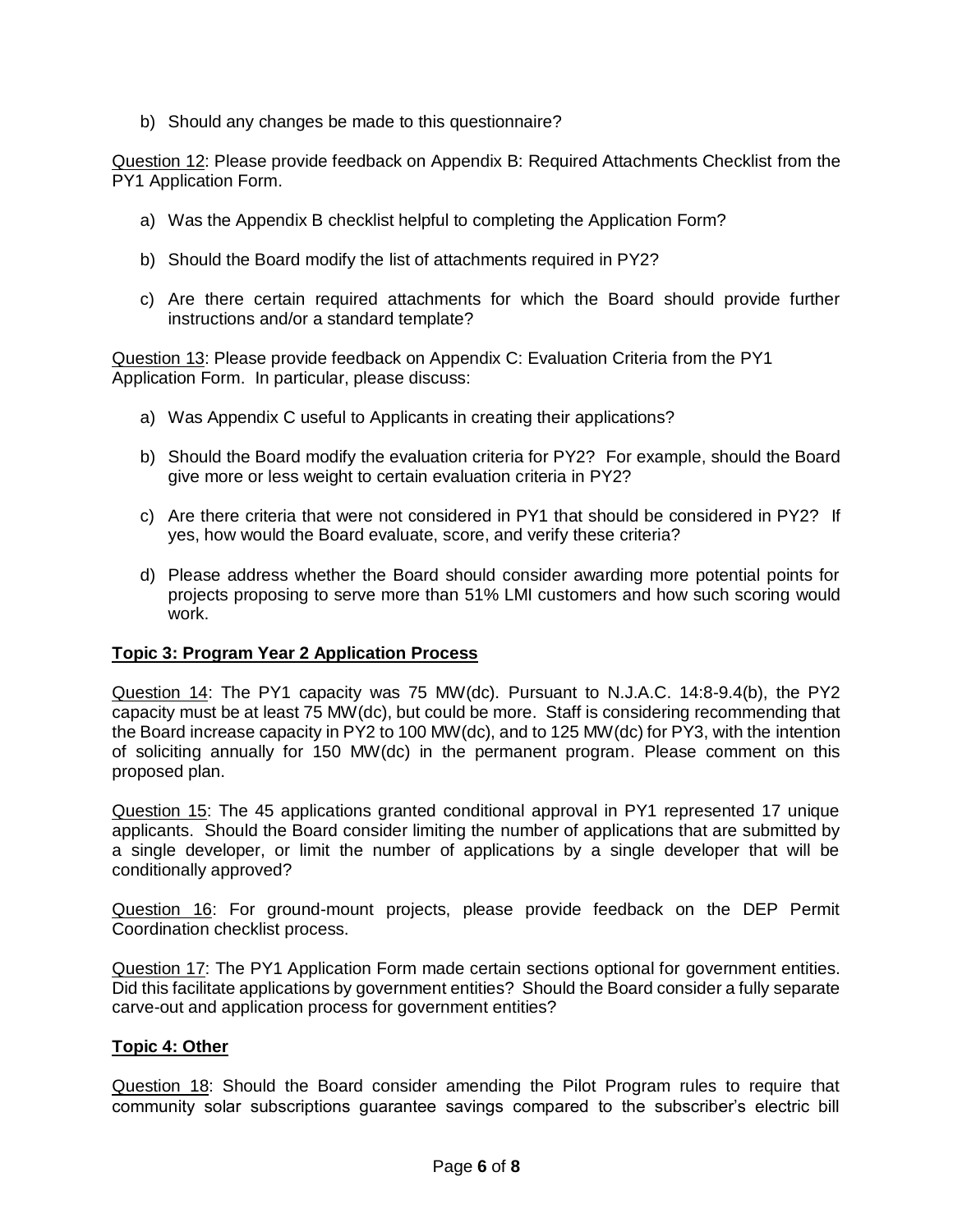without community solar, as an added consumer protection measure, particularly given that all awarded projects already committed to doing so in the PY1 applications?

Question 19: Should the Board consider amending the construction timelines and extension policies at N.J.A.C. 14:8-9.3(c)? If yes, how? Currently, applicants have 6 months to start construction, and 12 months to become fully operational, with an unlimited number of possible extensions (so long as projects can demonstrate continued progress). Excerpts of the relevant section of the rules are provided in Appendix 1 below.

Question 20: Should the Board consider restricting the 10-subscriber minimum exemption at N.J.A.C. 14:8-9.6(d) to only buildings that serve low- and moderate-income residents? Currently, the exemption applies to all multi-family buildings which have a community solar system located on-site. Excerpts of the relevant section of the rules are provided in Appendix 1 below.

Question 21: How is the Pilot Program impacted by the ongoing transition in solar incentives from the Transition Incentive Program to the Successor Program?

Question 22: A number of resources are available to prospective community solar applicants, including a [Frequently Asked Questions](https://njcleanenergy.com/renewable-energy/programs/community-solar/FAQs) page, EDC hosting capacity maps, and the Department of Environmental Protection [Community Solar PV Siting Tool.](https://www.nj.gov/dep/aqes/solar-siting.html)

- a) What other resources do you believe the Board should provide to facilitate community solar development in New Jersey?
- b) Should the Board provide technical assistance grants for the development of community solar projects? If yes, to whom and under what conditions?

Question 23: How can Staff otherwise support community solar developers and subscribers to ensure success?

Question 24: Please provide comments on issues associated with the Pilot Program not specifically addressed in the questions above.

### **Appendix 1: Selected excerpts from the Community Solar Energy Pilot Program rules**

N.J.A.C. 14:8-9.8(a)

(a) A low- and moderate-income subscriber for the purposes of this subchapter is as follows: 1. A low-income household or a moderate-income household.

2. Affordable housing providers may also qualify as an LMI subscriber for the purposes of a community solar project. In order to do so, they must:

i. Demonstrate in their application to the Board and sign an affidavit that they are passing along specific, substantial, identifiable, and quantifiable long-term benefits to their residents/tenants; and

ii. Sign and submit to the Board, an affidavit indicating that they will pass along said specific, substantial, identifiable, and quantifiable long-term benefits to their residents/tenants.